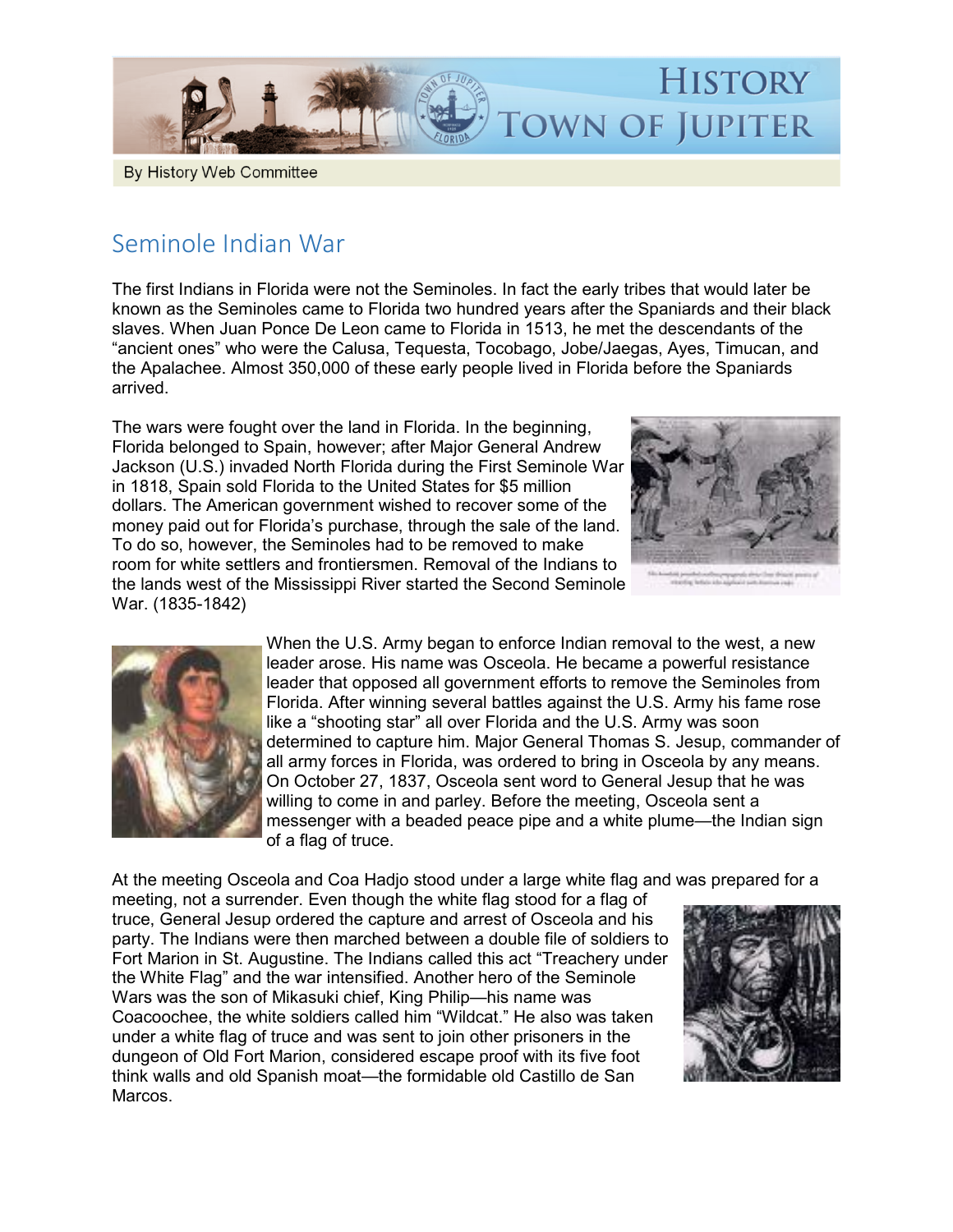

By History Web Committee

Wildcat with other prisoners in his cell, tied together, rope fashion, the burlap forage bags (feed bags) on which they slept. With knives they had hidden in their clothes, the cut the bags and chipped the stone walls to make handholds for climbing. At night they watched the moon's phases to be sure the escape was on a dark night. Wildcat ate little food to be sure that he could squeeze through a small window fifteen feet overhead.

Wildcat climbed onto a friend's shoulder, grabbed the ledge, and pulled himself up. One of the two iron bars in the window had rusted with age and with some effort was finally pulled loose. Wildcat went first. Later he recalled, "With much difficulty I succeeded in getting my head through; for the sharp stones took the skin off my breast and back." Their bodies bloodied and cut, one by one the other prisoners with Wildcat descended the rope, the last before daybreak. This amazing breakout encouraged the Indians to continue the war. Wildcat now became the new leader for the Seminoles, for Osceola, also a prisoner at Fort Marion, was too sick with malarial fever to attempt such an escape.

Wildcat and his people marched south and on Christmas day, 1837, led the Seminoles against Zachary Taylor and his troops at the Battle of Okeechobee. Wildcat would lead his people for the next twenty years and finally to freedom in Mexico. On January 15, 1838, a few weeks after the Battle of Okeechobee, another battle would rage on the banks of the Loxahatchee River, in what is now the Town of Jupiter. Taylor's battle had forced the Seminoles to retreat and move southeast into the headwaters of the Loxahatchee River. Mikasuki chief Arpeika, known as Sam Jones by the soldiers, moved his people into the villages along the banks of the river. General Jesup had sent Lt. Levin M. Powell of the U. S. Navy and his sailors into the same area using the southwest fork of the Loxahatchee River.

When Powell's sailors stumbled into the Seminole camp they were soon overwhelmed by the experienced Indian guerrilla fighters that could have ended as the "Powell Massacre." A rear guard action by army regulars with Powell prevented a complete collapse and returned the sailors to their boats. On January 24, 1838, nine days after the Powell defeat, General Jessup, accompanied by 1500 troops, stormed the headwaters of the Loxahatchee River where he met 300 Seminoles in the last standing battle of the Second Seminole War. When Jessup's army came into Jupiter in 1838 it was the largest army assembled during the seven year war and would be known as the Battle of the Loxahatchee River. Both Powell's and Jessup's battles are in the same location and were discovered in Jupiter only 12 years ago by vocational historians/archeologists.

The Loxahatchee River Historical Society has had exhibits of this arti-factual material. See photos of the Loxahatchee Battlefield (Riverbend Park). Contact the Loxahatchee River Museum for tours of the battlefield. (5617476639).The Third Seminole War or Billy Bowlegs War (1855-1858) began when soldiers entered Billy Bowlegs' town near the west coast of Florida. While in the village soldiers cut bunches of prized banana from plants found near the chickees and destroyed other crops (beans, corn, pumpkins) belonging to Chief Bowlegs. This disrespect angered Chief Bowlegs, who later surrounded the soldier's camp under the cover of darkness. The Seminoles wearing black and white egret plumes in their hair and war paint on their faces, and with much whooping and yelling, began firing into the camp. Several soldiers